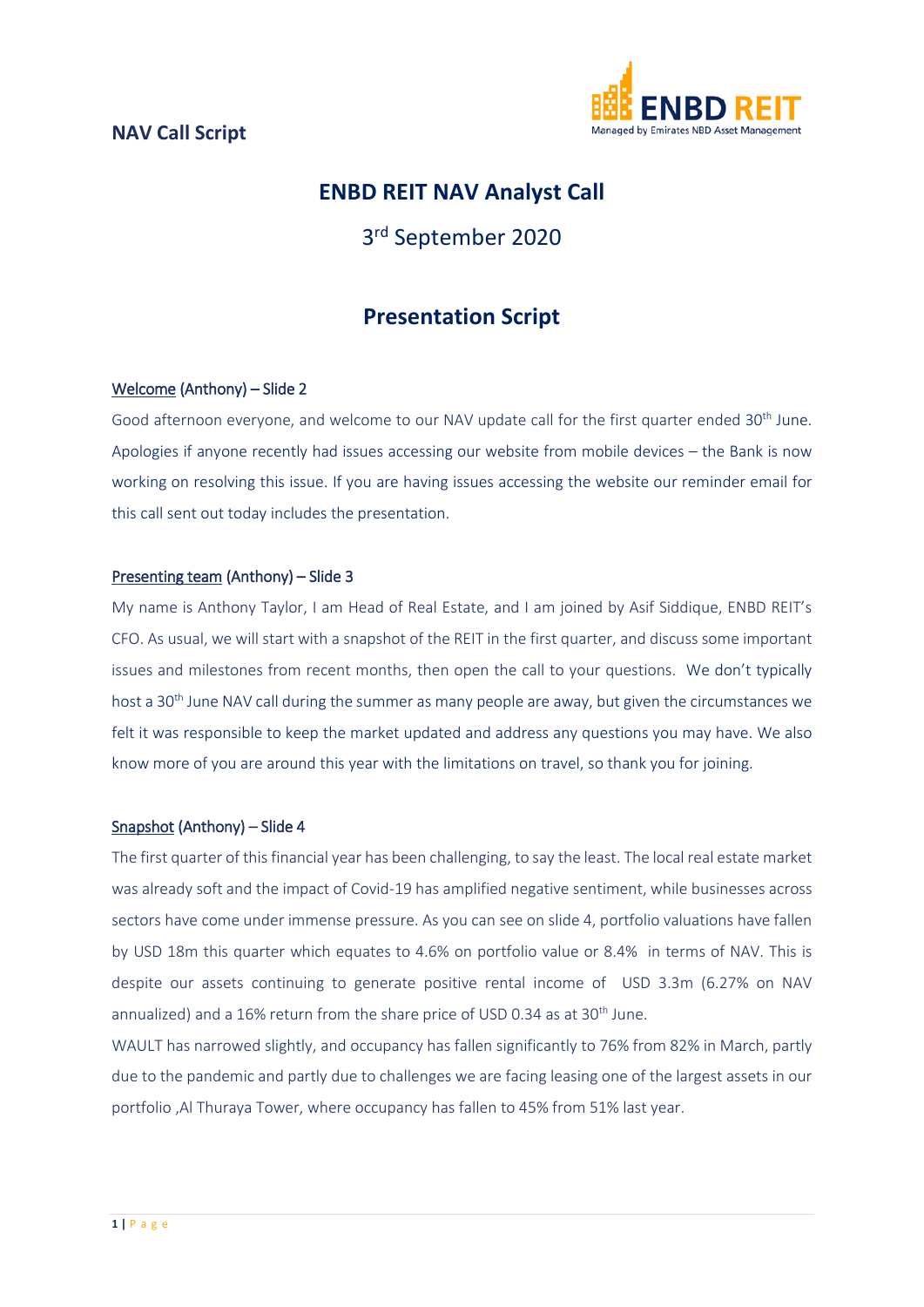

LTV has moved up from 44% to 48% due to valuation pressure and additional drawdown of AED 50m from our Mashreg facility. This facility's availability was maturing on 30<sup>th</sup> June 2020, and it had been earmarked for upgrades – particularly to Al Thuraya Tower – along with additional cashflow cover during the uncertainty created by Covid-19. With LTV at this level, for now it prevents us from pursuing further acquisitions, as this would take the LTV beyond 50%, which we don't consider prudent in current conditions.

#### Payments to shareholders (Anthony) – Slide 5

Slide 5 provides a reminder of dividend payments made to shareholders. As you can see, the Final Dividend of USD 5.1m was paid in July, amounting to a total dividend for the year-ended March 2020 of USD 10m (0.04 cents per share), at a payout ratio of 91% of total net rental income generated during the year. The total dividend paid equates to a return of 11.24% per annum, at the prevailing share price as at 30<sup>th</sup> June.

#### Covid-19 impact (Anthony) – Slide 6

On slide 6 we have provided information on the impact of Covid-19, and our response to it. We have made a concerted effort to keep the market updated on the impact of the pandemic on our portfolio, and our efforts to work with tenants and service providers during the crisis.

To date, 71 tenants out of a total of 489 in the portfolio have enquired or applied for help, and we have offered USD 2.7m in rent relief and deferred rental payments to date. The impact of the pandemic on cashflows today is in the region of 4-6%, with more pressure expected before things start to improve. The reason for the range rather than an exact number is that negotiations with a number of tenants are still ongoing.

I want to reconfirm our position on this. We genuinely sympathize with our tenants and want to support those who find themselves in difficult and uncertain times. However, assisting them is a commercial decision, as we recognize that supporting them through this period is the fastest way to generate revenue from units, as opposed to letting tenants fail and vacate. To be clear, we do expect businesses who can afford to continue paying their rent to do so and we do not look favorably on any tenants we see attempting to take advantage of the situation. We therefore evaluate all applications carefully and conservatively. I'll now hand over to Asif to discuss our capital structure.

#### Capital structure (Asif) – Slide 7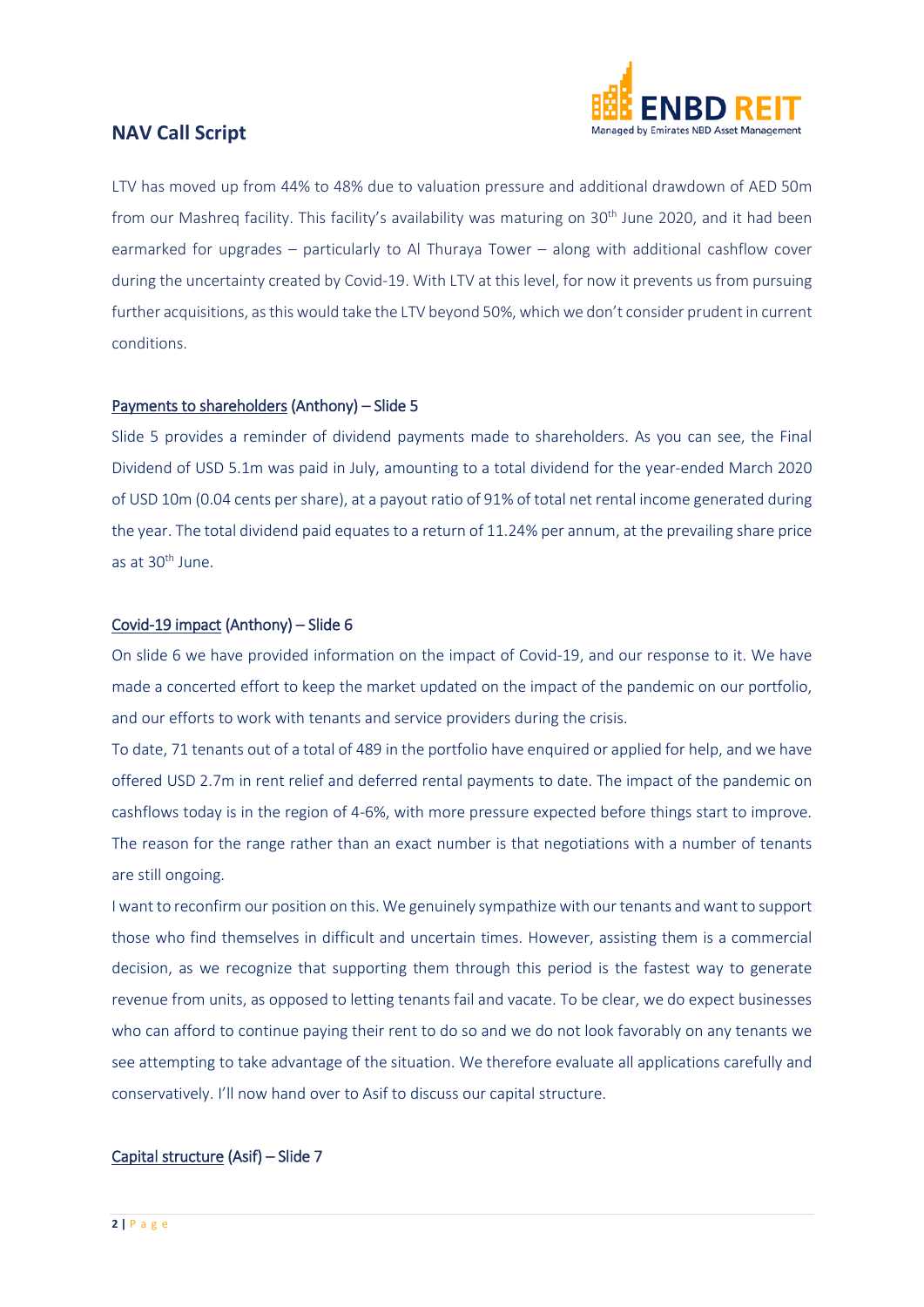

Thanks Anthony, we are now on slide 7. The REIT's Loan to Value ratio has increased to 48% from 44% in the previous quarter, following valuation losses and drawdown of AED 50 million earmarked for upgrades to certain assets in the portfolio, as well as cashflow cover. The REIT remains fully in compliance with all its debt covenants, and we recently secured a Shari'a-compliant hedging agreement with Mashreq Bank – covering 56% of our total debt – to fix finance costs at these unprecedented low levels until June 2023.

This profit rate swap was an important recent announcement, and a material step in managing our costs going forward. The arrangement fixes the variable rate of EIBOR for two years from June 2021, with current low levels of EIBOR attractive for us. Reducing and maintaining lower fixed costs remains a high priority, with cost of financing our single largest expense – amounting to 47% of total expenses as at March 2020. We will now benefit from lower finance costs for the next three years on a significant portion of our facilities, thereby improving profitability. I'll now hand back to Anthony, to discuss the portfolio.

#### Portfolio occupancy (Anthony) – Slide 9

Thanks Asif. Moving onto slide 9, you can see that occupancy is under pressure, with office occupancies falling, and having a significant impact, since this is the largest segment of the portfolio by value. While it looks like tenants in the alternative space are performing better, it's worth mentioning that the sectors of these three tenants (education, student accommodation and retail) have seen their businesses severely impacted by movement restrictions, and a number of these tenants have come forward with rent relief requests.

#### Portfolio valuations (Anthony) – Slide 10-11

As shown on slides 10-11, where we have provided information on the portfolio valuations, which is down 4.3% in the quarter. This is largely due to the office portfolio being impacted by lower rental rates, increasing vacancies, as well as yield adjustments from the valuers in light of current market conditions. The office segment is now catching up with residential, which has been falling for some time. As the graphs show, we can see a percentage decrease in each asset since inception of the REIT in March 2017, which shows a consistent trend across sectors, but also makes the argument for a diversified investment strategy, which we believe remains important for real estate assets that are, by definition, long-term investments. In this context, we retain our view that diversity in the portfolio is a key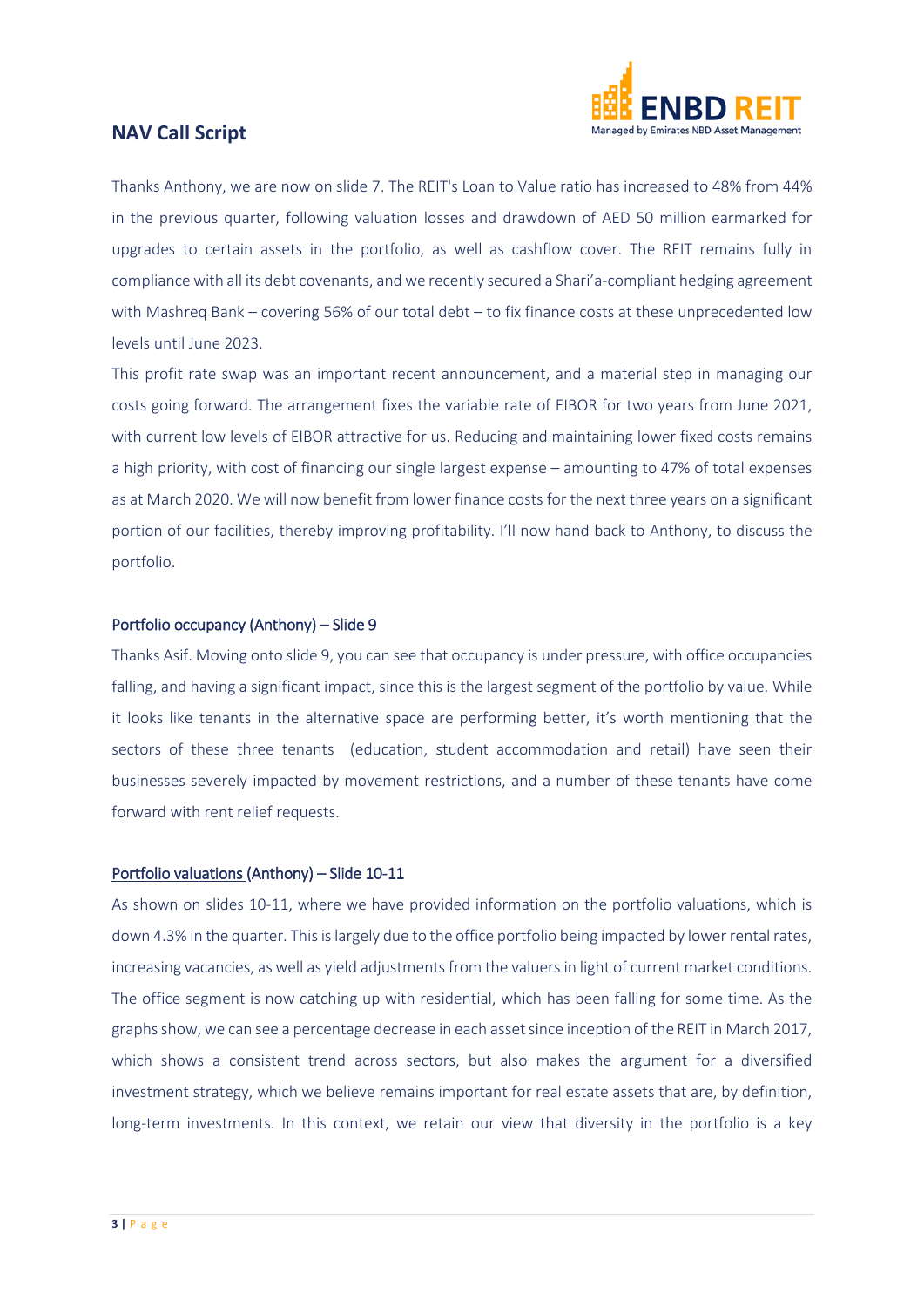

component for mitigating downside risk. The most significant fall in value is at Al Thuraya Tower, which is down 16% in the last year, due to the fall in occupancy and lack of current tenant demand.

#### Asset snapshot: office (Anthony) – Slide 12

As we move onto the portfolio, starting on slide 12, I'll add some positives to what has been a fairly negative narrative so far. Starting with offices, we have actually had some positive developments in leasing at The Edge and Burj Daman buildings, which we will be announcing soon, once all agreements have been executed. Falling occupancy and attracting new tenants remains our biggest challenge in the Media City and Healthcare City assets. While we continue to undertake smaller improvement works in DHCC , we are pleased to announce that we have commenced a major upgrade at Al Thuraya Tower, looking to transform this building into a property that new tenants want to occupy. We have engaged consultants, Bluehaus Group as lead design, and Savills as our project management and cost consultants for the project, who are busy working on the concept design, and the overall project is expected to complete by H2 2021. A large portion of this work has been earmarked for some time but is challenging while the building has been operating at higher occupancy levels. At the current lower occupancy, and while the contractors' pricing is competitive it makes sense to push the button on this major refurbishment, and hopefully we will have improved results in attracting new tenants to the building.

#### Asset snapshot: residential (Anthony) – Slide 13

For the residential portfolio on slide 13, we have taken a pragmatic approach to dealing with tenants who have unfortunately lost their employment and are unable to pay rent. If a tenant can prove their unemployment status and is willing to look for work (and demonstrate they are doing so), we will accommodate them for a short time under our rent relief programme. Hopefully, they find new suitable employment and can then continue paying rent as normal. If a tenant in a similar situation decides he can no longer afford the rent and wishes to vacate, we will not hold him to the penalties in the contract, as in most cases they are unable to afford these and they bring with them legal and administrative costs for the REIT.

#### Asset snapshot: alternative (Anthony) – Slide 14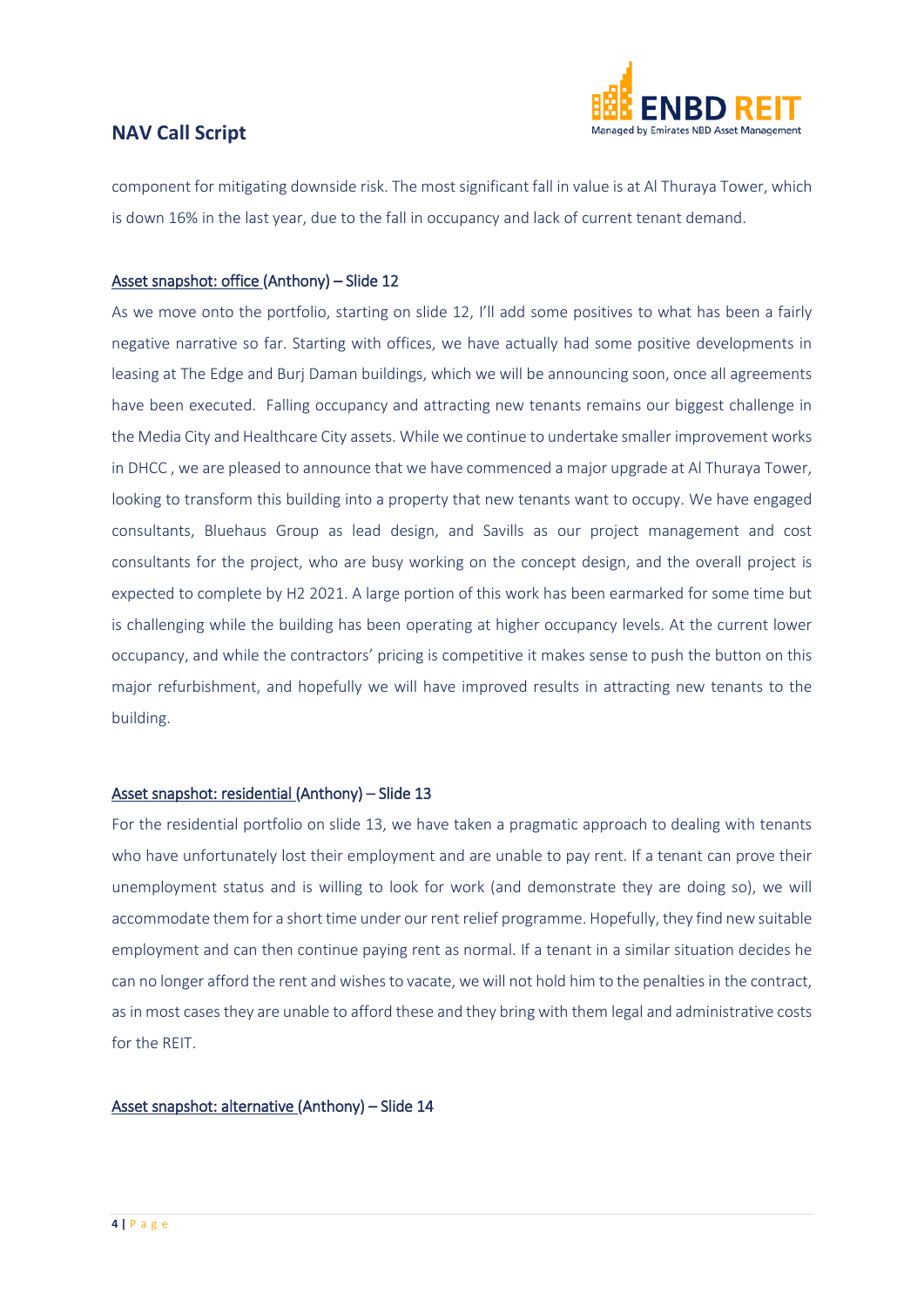

For the alternative portfolio, we already touched on the fact that these sectors have been significantly impacted by the Covid-19 pandemic. Schools, universities and retail centres have all been shut down for periods of time during the quarter, and this has put these businesses under pressure when it comes to operations and cash flows. We are working with all affected tenants or operators to find contractual arrangements that are satisfactory for both parties, and will also announce these as well in due course. I'll now hand over to Asif to take you through the financials.

#### Financial summary (Asif) – Slide 16

Thanks Anthony. On slide 16, we look at key themes in financial performance that have emerged during the quarter. In summary, these include:

• Gross income is up 6% from last quarter – We all know that the vacancies have increased and occupancy fell to 76% but this increase is mainly due to the change in calculation of straight lined income in our newly implemented property management system Yardi and is reversed in the valuation movement which accounts for USD 530K of the gross income. Without this adjustment gross income is down slightly from the previous quarter, as expected given market conditions and lower occupancies.

Net rental income or FFO is up 5% from the last quarter on the back of straight lined income and reduction in finance cost we have achieved a FFO of USD 3.4 m during the quarter

- USD 18m of unrealised valuation losses Anthony has already touched on this in detail on valuation movement slides.
- And our finance cost is down 23% from the last quarter, thanks to the lower profit/ interest rates and our decision to keep interest rates floating in 2019

#### Financial performance (Asif) – Slide 17

Moving on to financial performance on slide 17, we provide a comparison to the same period last year. You will see that gross income is lower by USD 702,000 from the same period last year, mainly due to Al Thuraya vacancies and lower rental income from DHCC buildings and Arabian Oryx House, but rental income is still healthy and the majority of tenants are still paying their rents on time.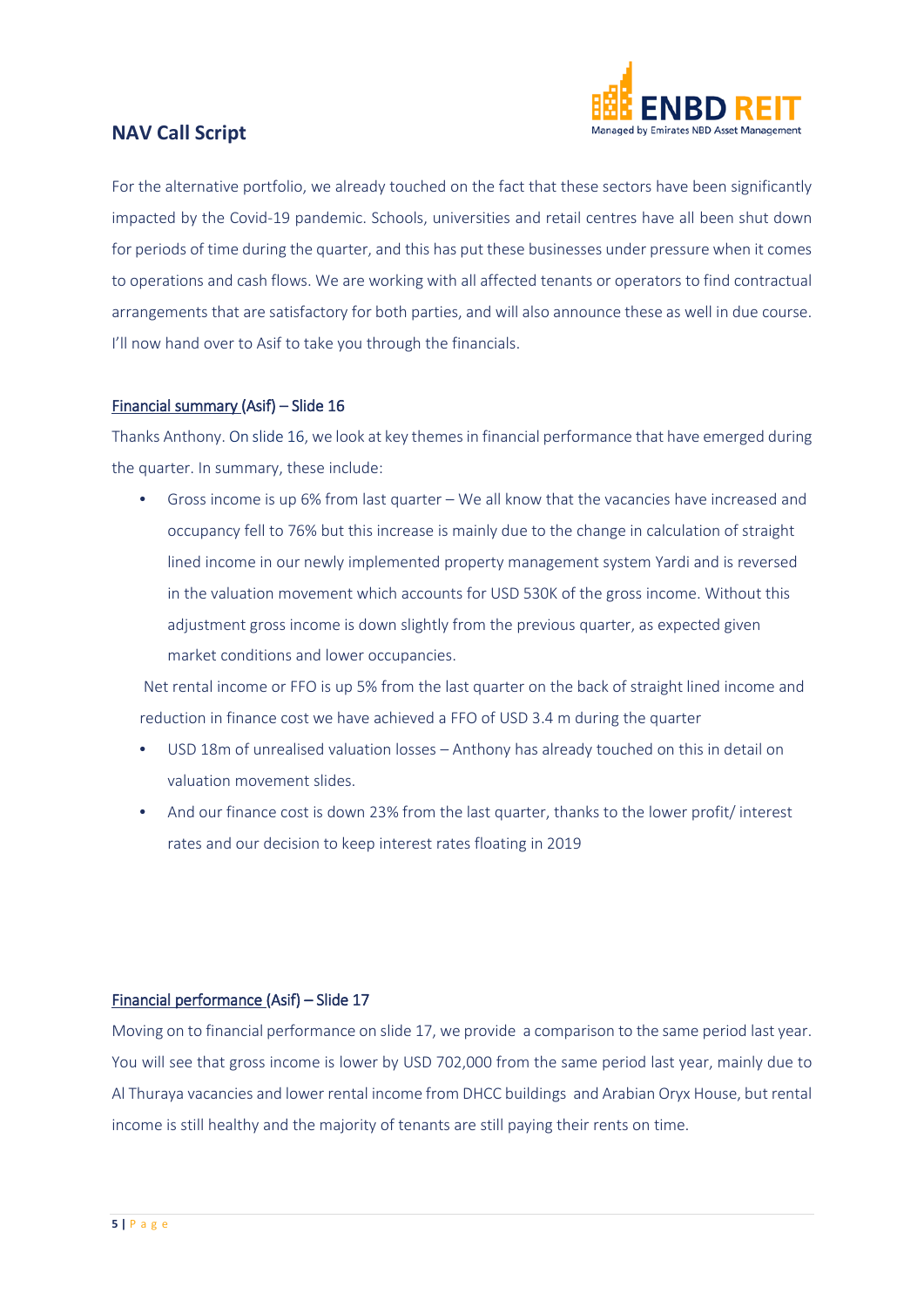

Expenses have decreased by USD 1.3 million across all categories. The main driver is reduced finance costs, but also cost saving initiatives throughout the portfolio, where we have stripped out all "nice to have" expenses and renegotiated contracts with most of our service providers. In addition, going forward the reduced management fee has taken effect from 30<sup>th</sup> June and will be reflected in the next quarter's numbers.

FFO has increased by USD 560,000 from the same period last year. This is predominantly due to the reduction in finance costs, our continued active asset management, as well as a one-off expense incurred in the June 19 NAV for refinancing costs, which made that quarter's FFO lower than usual. Despite positive rental income, valuation losses of USD 18 million reflect the softness of the local real estate market and impact of the pandemic. We are not yet out of this uncertain period, and we might see more valuation losses in the coming months before things start to improve. It is still too soon to fully understand the impact that Covid-19 has had on the local economy and real estate market.

Lastly, the net loss we have reported of USD 14.7 million is due to the valuation losses in the portfolio, despite cash generation by the portfolio being positive.

#### Breakdown of total expenses (Asif) – Slide 18

On the final slide before we move onto the Q&A, which is slide 18, we have provided a breakdown of the REIT's expenses. Our operating expenses have decreased by USD 356,000 (or 19.75%), partially because of the lower occupancy at Al Thuraya Tower, which means that once occupancy improves, then associated direct costs will go back up due to the PMLA arrangement we have with TECOM. The decrease is also due to the active management of assets, which has brought some key operating expenses down such as facilities management, and non-critical repairs and maintenance.

Fund expenses are down by USD 532,000 (or 20%), because of lower management fees charged due to lower NAV, and some other expenses that have been actively managed. Our finance cost is lower by USD 374,000, mainly due to the refinancing of our debts to a more cost effective facility and the fact that interest rates globally have come down this year.

Lastly, a comment on provisions. As the pandemic is not yet over, we are still assessing the impact on the REIT. At this time, given that our tenants pay us rent in advance we can confirm that our default ratios are manageable but may come under pressure if the market continues to decline. With that, I will hand over to Anthony to wrap up the presentation.

#### Closing remarks (Anthony)